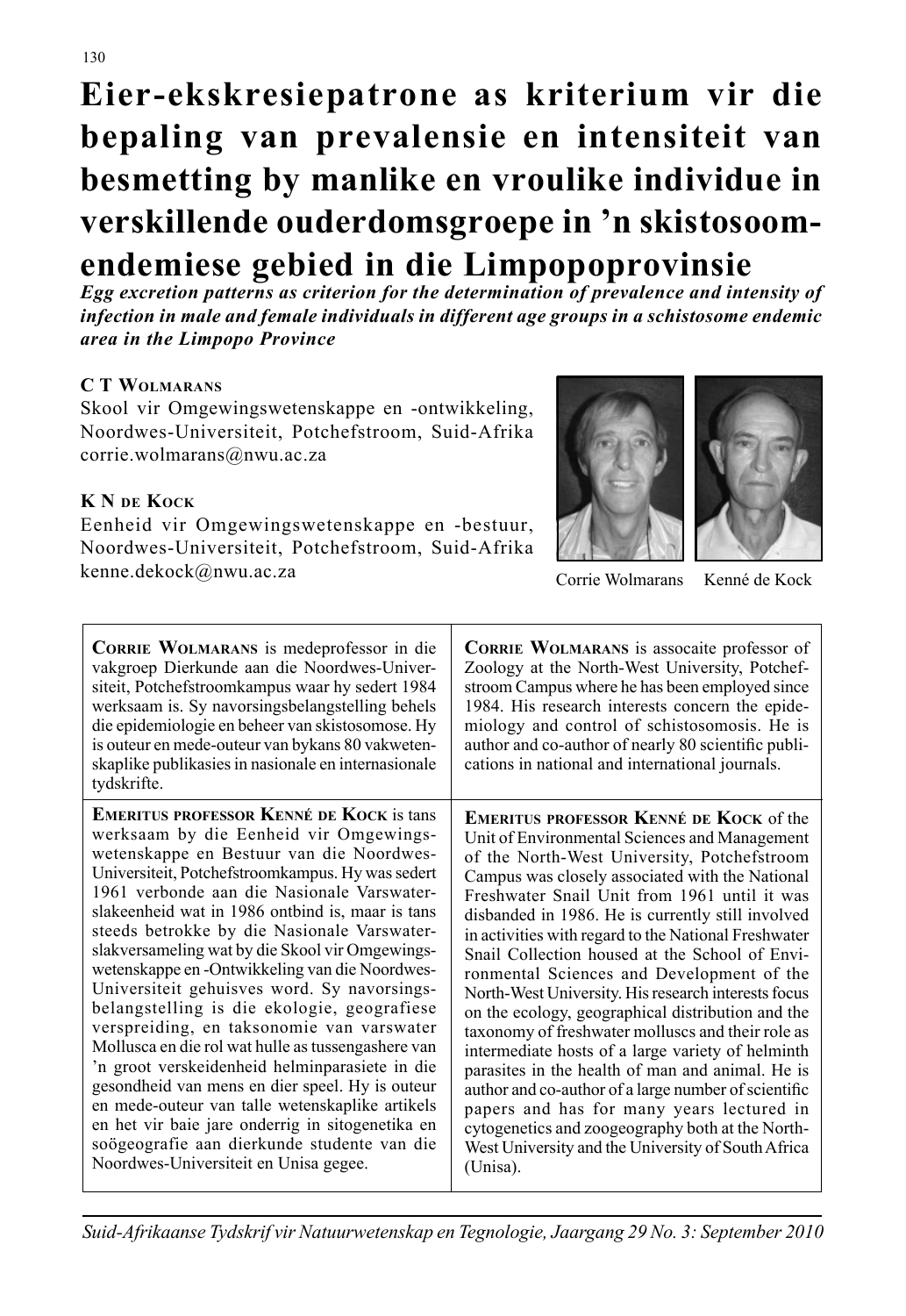#### **ABSTRACT**

*Egg excretion patterns as criterion for the determination of prevalence and intensity of infection in male and female individuals in different age groups in a schistosome endemic area in the Limpopo Province*

*Urinary schistosomiasis is a disease caused by the worm parasite* Schistosoma haematobium*. Approximately 3 million people of whom the majority are children, staying in the subtropical areas of the Limpopo, Mpumalanga and Kwa-Zulu-Natal provinces, are infected with this parasite. Although the initial pathology of heavy infections is limited to blood in the urine, long term infections may lead to, amongst others, hydronephrosis and cancer of the squamous epithelial tissue of the bladder.*

 *Investigations that aim to collect information regarding the general epidemiology of*  schistosomiasis in a specific area, as well as the prevalence and intensity of infection, are *primarily based on the presence of schistosome eggs in the urine. The results of these studies which are mainly done by making use of a single urine sample collected between 10:00 and 14:00 are often used as criteria to express the degree of morbidity, the prevalence and intensity of infection, worm load burden, as well as the presence of genital lesions and urinary tract disease in females. This is, however, only possible if the number of eggs*  excreted at a specific time is constant. Although there are serological techniques available *to diagnose urinary schistosomiasis, parasitological methods are in spite of the above mentioned imperfections, still preferred for large scale epidemiological studies because of its cost effectiveness. It is however, of paramount importance to collect more information regarding the patterns of egg excretion as it occurs in males, as well as females in different age groups.*

 *This study was done in the Mamitwa Village in the Limpopo Province. Urine samples were collected at 8:30, 10:30, 12:30, 14:30 and 16:30 from schistosome positive males and females in the 4-9, 10-14 and 15-22 age groups. This was done for 6 consecutive days in the 4-9 and 10-14 year age groups and for four consecutive days in the 15-22 year age group. The eggs in each sample were separated from the urine by means of filtration and fi xed with 4% formaldehyde after which they were counted. The number of eggs were expressed as the number per 10ml urine and categorized as not infected (no eggs per 10ml), lightly infected (1-50 eggs per 10ml), mildly infected (51-150 eggs per 10 ml) and heavily infected (>150 eggs per 10ml). The results were expressed as percentage per time of collection and statistically analysed by making use of Anova- and Tukey tests* 

Although there was significant variation in the results when the different age groups *in both the male and females were compared, a few constant tendencies were evident. In spite of the fact that only schistosome positive individuals were selected for this investigation and that a number of urine samples were collected from each individual over a number of days, false negatives were found at each collection period for all the age groups in both sexes, a phenomenon that was also true with regard to the intensity of infection. The number of false negatives was significantly lower for the females in the 4-9 year age group at the 12:30 collection period.This was also true for the females in the 10-14 year*  age group between 10:30 and 12:30 but no significant results could be found at the *remaining groups. When comparing the percentages of infection in all the intensity categories for every collection period, urine collected from 10:30 onwards revealed the most true positive cases, while this was the case from 8:30 at the 15-22 year age groups. The fact that the 15-22 age group had the most false positives was expected because it corresponds with the decrease in intensity, as well as the prevalence of infection with an*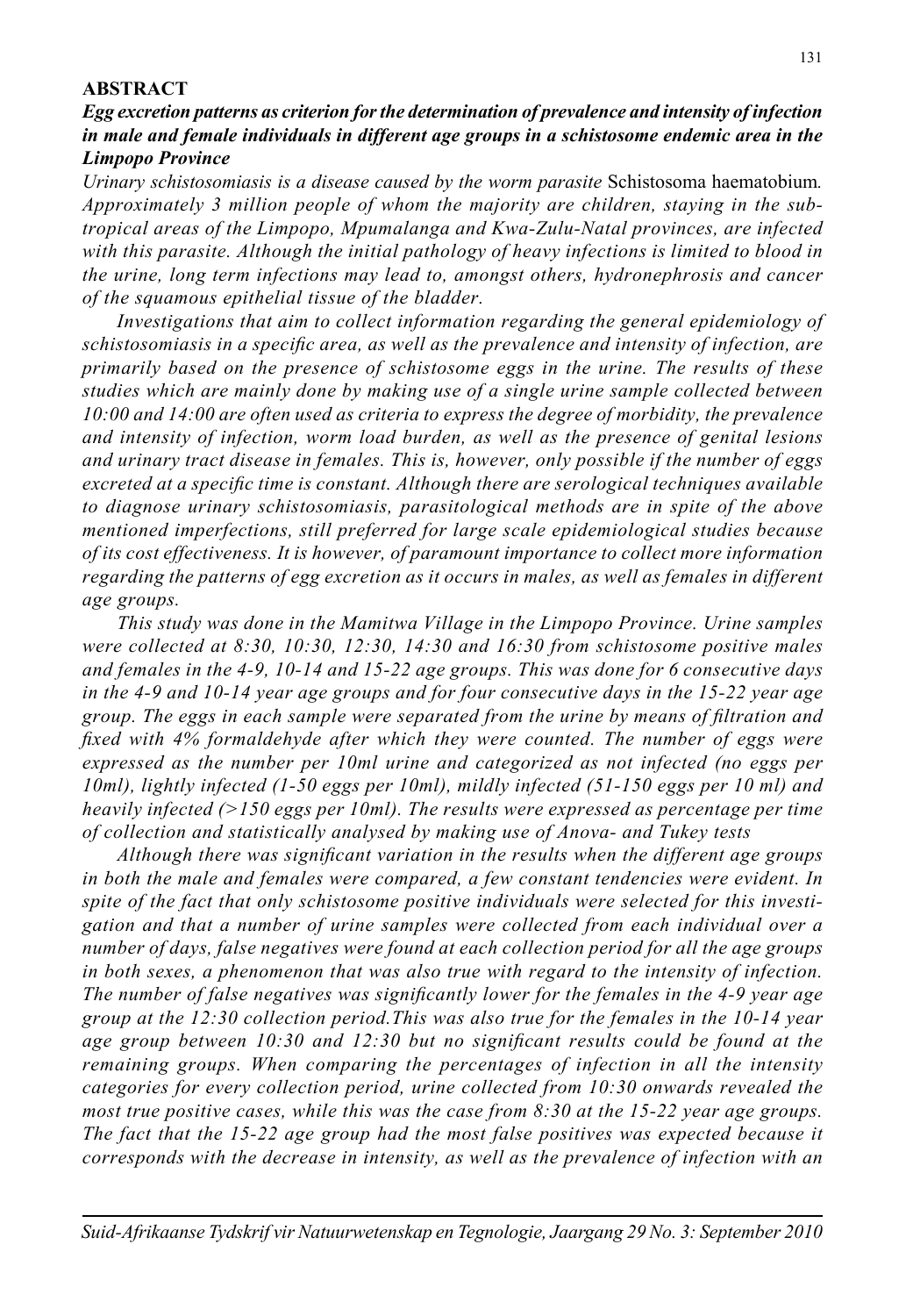*increase in age. The peak in the intensity of infection found in the 10-14 year age groups is probably due to numerous contacts with schistosomiasis infested water at this stage. The most mildly infected females in the 4-9 year age group were found between 10:30 and 14:30 while the most heavily infected individuals in this group were found between 12:30 and 14:30. No peaks were recorded for the males in this age group. With regard to the 10-14 year age group, a peak in the mildly infected females was evident between 10:30 and 14:30 and between 12:30 and 16:30 for the heavily infected category. A peak in infection for the heavily infected category for males in this age group was found between 10:30 and 16:30. No such peak was found in the females in the 15-22 year age group while there was only a peak in the heavily infected category in the males of this age group.*

 *From this study it can be concluded that in spite of numerous urine collections from infected individuals 100% prevalence could not be found in any of the groups during any of the collection periods. It was further evident that the general accepted time of a peak in excretion between 12:00 and 14:00 is not necessarily the best to establish the prevalence of infection in a community, especially when such an investigation also takes the intensity of infection into account. It is further evident that more urine samples at different times should be collected in order to increase the accuracy of the results.*

**KEYWORDS:** Schistosomiasis, diagnosis, eggs, prevalence, intensity, variation

**TREFWOORDE:** Skistosomiose, diagnose, eiers, prevalensie, intensiteit, variasie

### **OPSOMMING**

Urinêre skistosomose is 'n siekte wat deur die wurmparasiet *Schistosoma haematobium* veroorsaak word. Dit kom hoofsaaklik in die sub-tropiese gedeeltes van Limpopo-, Mpumalanga en Kwa-Zulu Natal provinsies voor. Nagenoeg drie miljoen mense waarvan die meeste kinders is, is met hierdie parasiet besmet. Alhoewel daar serologiese toetse beskikbaar is om die besmetting te diagnoseer, word mikroskopiese ondersoeke van die urine vanweë die lae koste daaraan verbonde, oorwegend as diagnostiese metode gebruik. Die moontlikheid van variasie in die voorkoms van eiers in die urine wanneer urine versamel word, kan ongelukkig daartoe lei dat die getal besmette persone in 'n bepaalde gebied vanweë die voorkoms van vals negatiewe resultate onderskat kan word. Hierdie ondersoek het dit ten doel gehad om die voorkoms van sodanige variasie by skistosoombesmette manlike en vroulike individue op verskillende tye van die dag na te gaan met die doel om die graad van variasie wat mag voorkom, vas te stel, sowel as om te bepaal of daar 'n daaglikse piek in die ekskresie van die eiers voorkom wat moontlik op 'n geskikte tyd vir die versameling van urine kan dui. Urine is om 8:30, 10:30, 12:30, 14:30 en 16:30 van manlike en vroulike individue in die 4-9, 10-14 en 15-22 jaar ouderdomsgroepe versamel en mikroskopies vir die teenwoordigheid van eiers ondersoek. Die eiers is hierna getel en in verskillende intensiteitskategorieë ingedeel. Die resultate van hierdie ondersoek het aan die lig gebring dat, ongeag van wanneer die urine versamel is, vals negatiewe resultate in elke groep wat ondersoek is, voorgekom het. Dit is verder bevind dat daar geen definitiewe piek in eierekskresie voorgekom het wat hetsy tussen die verskillende ouderdomsgroepe of intensiteitsgroepe ooreengestem het nie.

# **INLEIDING**

Urinêre skistosomose is 'n siekte wat deur die wurmparasiet *Schistosoma haematobium* veroorsaak word. In Suid-Afrika is nagenoeg 3 miljoen mense, waarvan die meeste kinders is, wat in landelike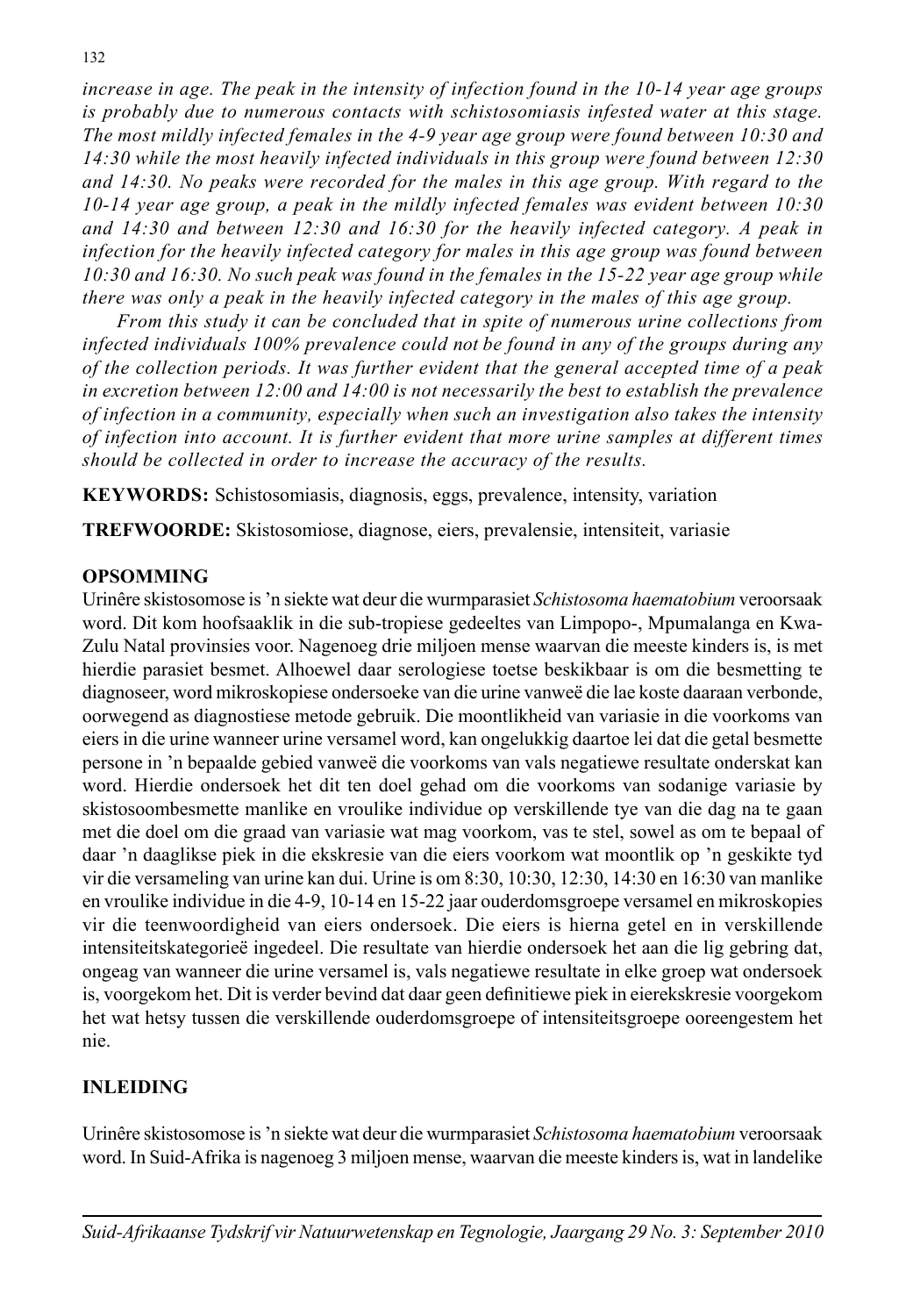gebiede in die sub-tropiese gedeeltes van Limpopo-, Mpumalanga- en Kwa-Zulu Natal-provinsies woonagtig is, hiermee besmet. Alhoewel die aanvanklike patologie by swaar besmettings hoofsaaklik tot bloed in die urine beperk is, kan langtermyn-infeksies onder andere tot hidronefrose, en kanker van die plaveiselepiteel van die blaas lei.<sup>1</sup>

 Ondersoeke wat daarop gerig is om inligting aangaande die algemene epidemiologie van urinêre skistisomose in 'n bepaalde gebied te bekom, sowel as om beramings van die prevalensie en intensiteit van besmetting te maak, word oorwegend op die teenwoordigheid van skistosoom-eiers in die urine gebaseer. Die algemeen aanvaarde praktyk is dat dit meesal op 'n enkel urienmonster 2 wat oorwegend tussen 10:00 en 14:00, die aanvaarde tyd vir 'n piek in ekskresie, ingesamel is,3,4,5,6,7,8 gebaseer word. Om hierdie gebruik te evalueer, is dit noodsaaklik om die daaglikse variasie in eierekskresie tydens epidemiologiese ondersoeke in ag te neem.<sup>2</sup> Alhoewel McCullough en Bradley<sup>5</sup> 'n daaglikse variasie by individuele pasiënte gevind het, was die ekskresie van eiers oor lang periodes relatief stabiel. Deur die gebruik van 'n sensitiewe fi ltrasietegniek het Warren *et al*. 4 'n relatiewe lae daaglikse variasie aangetoon en het hierdie outeur tot bepaalde gevolgtrekkings ten opsigte van die gebruike en beperkings van enkelmonsterondersoeke, indien dit vir intensiteitsbepalings aangewend word, gekom. Die omstandigheid dat die getal eiers wat op 'n bepaalde tyd in die urine teenwoordig is, as kriterium vir aspekte soos die graad van morbiditeit,<sup>8</sup> prevalensie, intensiteit, wurmbelading,<sup>9</sup> genitale letsels,10 en urienwegsiekte11**,**<sup>12</sup> gebruik word, kan misleidend wees omdat die getal eiers soos reeds genoem, varieer en afleidings dus moeilik hiervan gemaak kan word. Volgens Schutte et *al*.,13 het herhaalde versamelings oor kort periodes gedurende die algemeen aanvaarde piekperiode die variasie in eierekskresie verder uitgelig en stel hulle voor dat hierdie data vir statistiese analises, logaritmies aangepas word.

 Alhoewel daar serologiese toetse beskikbaar is wat vir diagnose aangewend kan word, is die gebruik hiervan nie finansieel in uitgebreide epidemiologiese ondersoeke haalbaar nie en word parasitologiese ondersoeke van die urine vir epidemiologiese studies, ten spyte van genoemde tekortkominge, steeds as die enigste alternatief beskou. Hierdie omstandigheid het egter tot die behoefte vir verdere studies gelei wat dit enersyds ten doel gehad het om die variasie in eierekskresie aan te spreek en andersyds om na te gaan of die aanvaarde piek in ekskresie by die verskillende ouderdomsgroepe en albei geslagte wat verskillende intensiteite van besmetting toon, verskil.

#### **MATERIAAL EN METODES**

Die studie is in die Mamitwa-nedersetting (ruitverwysing: 23°43'S/30°24'O) in die Limpopoprovinsie uitgevoer. Vir logistiese oorwegings kon slegs 20 skistosoom-positiewe individue van beide geslagte in die 4-9, 10-14 en 15-22 jaar ouderdomsgroepe vir die ondersoek geselekteer word. Die totale urienvolume van elke individu is om 8:30, 10:30, 12:30, 14:30 en 16:30 ingesamel. Bogenoemde insameling het by die 4-9 en 10-14 jaar ouderdomsgroep vir ses agtereenvolgende dae en by die oorblywende groep vir vier agtereenvolgende dae plaasgevind. Vrywillige samewerking om urine vir ses agtereenvolgende dae te verskaf kon nie by die laasgenoemde ouderdomsgroep verkry word nie. Die urine van elke individu is in 'n 300 ml heuningfles voorsien van 'n digsluitende skroefdeksel ingesamel. Elke fles is voorsien van 'n etiket waarop 'n nommer wat met die naam en geslag van die proefpersoon ooreengestem het, die urienvolume wat gepasseer is en die tyd en datum van insameling aangebring is. Die urienmonsters is hierna so gou moontlik na die veldlaboratorium vervoer waar die eiers deur middel van filtrasie van die urine geskei is.<sup>14</sup> Die eiers is hierna met 40% formaldehied gefikseer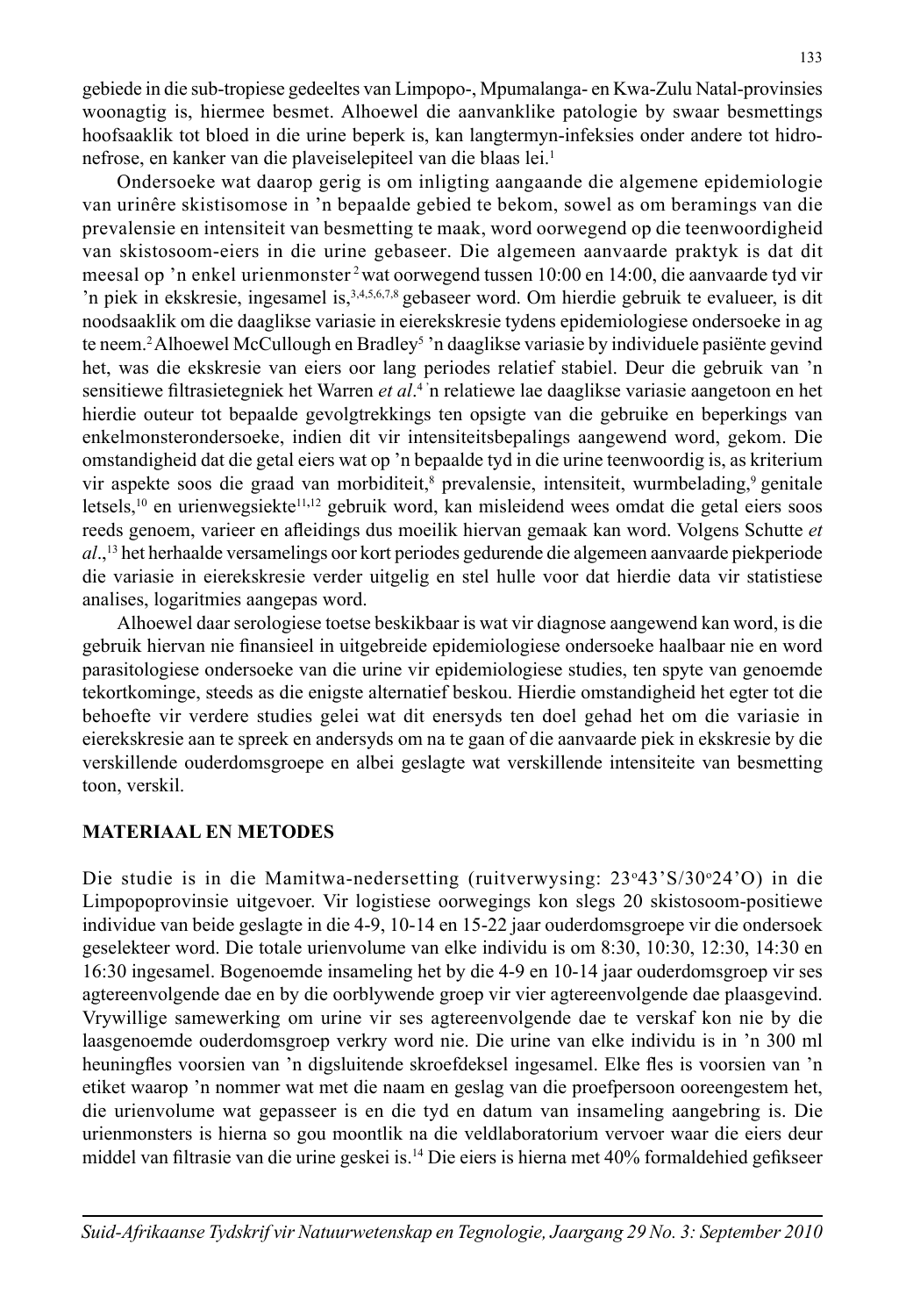deur dit by die water waarin die eiers teenwoordig is tot 'n finale konsentrasie van 4% by te voeg, waarna die eiers getel is.Hierdie werkswyse is vir elke monster drie keer herhaal en die gemiddelde waarde bereken. Die eiergetalle is as die getal eiers per 10 ml urine uitgedruk en die intensiteit van besmetting ingedeel in nie-besmet (geen eiers per 10 ml), lig besmet (1-50 eiers per 10 ml), matig besmet (51-150 eiers per 10 ml) en swaar besmet (>151eiers per 10 ml**).**15 Die resultate is uitgedruk as persentasie per tyd van insameling en in alle verdere analises gebruik. Variansieanalises is met behulp van 'n eenrigting Anova toets gedoen terwyl die Tukey toets gebruik is om betekenisvolle verskille (p= /<0.05) tussen die onderskeie groepe aan te toon.

### **RESULTATE**

Die resultate van hierdie ondersoek word in Tabelle 1-3 en Figure 1-7 weergegee. In Tabel 1 waartydens die Anova toets aangewend is om te bepaal of tyd 'n statisties betekenisvolle invloed op die persentasie positiewe gevalle gehad het, is dit duidelik dat in die geval van die vroulike individue in die 4-9 jaar ouderdomsgroep, tyd by al die besmettingskategorieë behalwe die groep wat blyk nie besmet te wees nie 'n betekenisvolle invloed op die persentasie besmette persone gehad het. In teenstelling hiermee was die graad van besmetting soos by die 4-9 jarige manlike individue gevind relatief stabiel en het tyd net die persentasie swaarbesmette gevalle betekenisvol beïnvloed. Wat die 10-14 jaar ouderdomsgroep betref, het tyd by die vroulike individue nie die ligte besmettings betekenisvol beïnvloed nie terwyl net die persentasie matige en swaar besmettings by die manlike individue betekenisvol beïnvloed is. In die geval van die vroulike individue in die 15-22 jaar ouderdomsgroep het tyd geen invloed op die persentasie besmette persone in enige kategorie gehad nie terwyl dit in die geval van die manlike individue die matige en swaar besmetting betekenisvol beïnvloed het. Uit hierdie resultate kan dus afgelei word dat daar slegs by die vroulike individue in die 15-22 jaar ouderdomsgroep, ongeag die graad van besmetting, nie 'n spesifieke tyd vir urieninsameling geïdentifiseer kon word om die meeste besmette persone te vind nie.

 Die gemiddelde persentasie besmetting by elke insamelingstyd en besmettingskategorie van beide geslagte in die onderskeie ouderdomsgroepe word in Figure 1-6 en Tabel 2 weergegee.

| <b>Ouderdoms- Geslag</b><br>groep |         |                | Nie besmet |       |                | Lig besmet |       |                | Matig besmet |             |                | Swaar besmet |             |
|-----------------------------------|---------|----------------|------------|-------|----------------|------------|-------|----------------|--------------|-------------|----------------|--------------|-------------|
|                                   |         | $\mathbf{R}^2$ | F          | p     | $\mathbf{R}^2$ | F          | p     | $\mathbb{R}^2$ | - F          | P           | $\mathbf{R}^2$ | F            | p           |
| $4-9$                             | Vroulik | 0.28           | 2.42       | 0.07  | 0.41           | 4.28       | 0.009 | 0.49           | 5.95         | 0.001       | 0.46           | 5.34         | -0.003      |
| $4-9$                             | Manlik  | 0.14           | 1 04       | 0.41  | 0.17           | 1.30       | 0.30  | 0.05           | 0.33         | 0.85        | 0.40           | 3.98         | 0.01        |
| $10 - 14$                         | Vroulik | 0.59           | 532        | 0.007 | 0.43           | 2.77       | 0.07  | 0.82           |              | 17.42 0.000 | 0.88           |              | 38.49 0.000 |
| $10 - 14$                         | Manlik  | 0.36           | 2.11       | 0.13  | 0.27           | 1.40       | 0.28  | 0.47           | 3.39         | 0.04        | 0.60           | 5.69         | -0.005      |
| $15 - 22$                         | Vroulik | 0.08           | 0.32       | 0.86  | 0.13           | 0.55       | 0.7   | 0.03           | 0.13         | 0.97        | 0.14           | 0.61         | 0.66        |
| $15 - 22$                         | Manlik  | 0.20           | 0.95       | 0.46  | 0.21           | 1.02       | 0.43  | 0.48           | 3.53         | 0.03        | 0.56           | 4.79         | 0.01        |

**TABEL 1:** Die resultate van die eenrigting ANOVA toets om die invloed van tyd op die intensiteit van infeksie aan te toon.

R2 : Passing van lineêre regressie

F: Gelykwaardigheid van variansie

P: Vlak van statistiese betekenis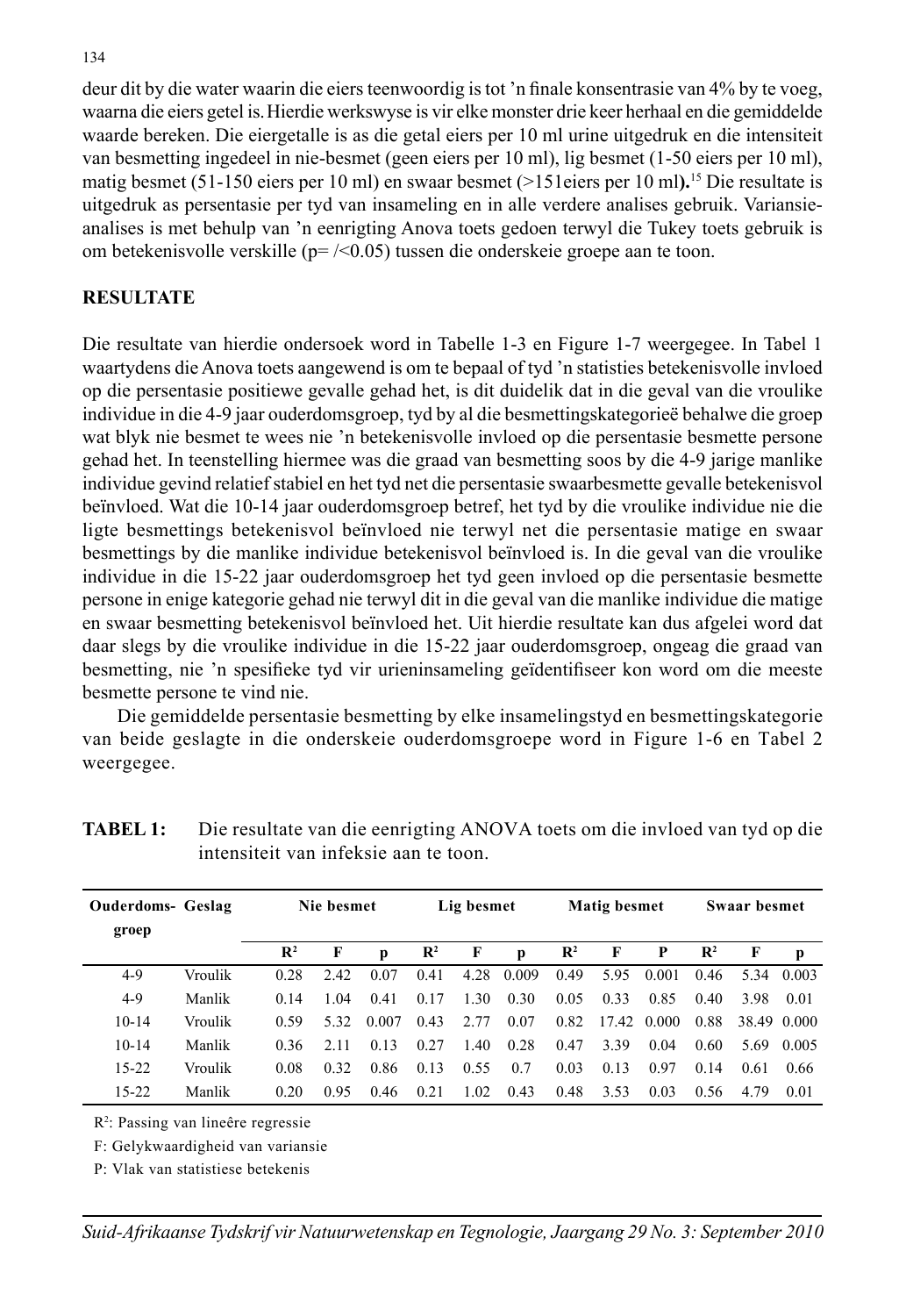|                     |                        | <b>Nie</b>           | Lig                  | Matig                | Swaar                |
|---------------------|------------------------|----------------------|----------------------|----------------------|----------------------|
| Ouderdoms-<br>groep | Tyd van<br>versameling | <b>Besmet</b><br>(p) | <b>Besmet</b><br>(p) | <b>Besmet</b><br>(p) | <b>Besmet</b><br>(p) |
| $4-9$               | 8:30                   | 0.046                | 0.000                | 0.006                | 0.709                |
| $4 - 9$             | 10:30                  | 0.149                | 0.235                | 0.516                | 0.691                |
| $4-9$               | 12:30                  | 0.011                | 0.270                | 0.018                | 0.367                |
| $4-9$               | 14:30                  | 0.059                | 0.502                | 0.989                | 0.006                |
| $4-9$               | 16:30                  | 0.145                | 0.888                | 0.727                | 0.039                |
| $10 - 14$           | 8:30                   | 0.058                | 0.793                | 0.033                | 0.637                |
| $10 - 14$           | 10:30                  | 0.728                | 0.157                | 0.010                | 0.000                |
| $10 - 14$           | 12:30                  | 0.461                | 0.146                | 0.058                | 0.134                |
| $10 - 14$           | 14:30                  | 0.284                | 0.397                | 0.895                | 0.811                |
| $10 - 14$           | 16:30                  | 0.169                | 0.536                | 0.433                | 0.281                |
| $15 - 22$           | 8:30                   | 0.842                | 0.350                | 0.125                | 0.342                |
| $15 - 22$           | 10:30                  | 0.489                | 0.289                | 0.396                | 0.029                |
| $15 - 22$           | 12:30                  | 0.914                | 0.514                | 0.994                | 0.122                |
| $15 - 22$           | 14:30                  | 0.022                | 0.059                | 0.700                | 0.937                |
| $15 - 22$           | 16:30                  | 0.575                | 0.821                | 0.447                | 0.175                |

**TABEL 2:** Die resultate van die post-hoc Tukey toets om die effek van geslag op die intensiteit besmetting by verskillende insamelingstye te bepaal.

Figuur 1 verteenwoordig die resultate soos dit by die 4-9 jaar oue vroulike individue gevind is. Hierin is dit duidelik dat daar vir die 8:30, 10:30, 12:30, 14:30 en 16:30 respektiewelik ongeveer 36%, 27%, 16%, 28% en 30% van die persone gevind is wat onbesmet voorgekom het en het die persentasie vals negatiewes wat by 12:30 bevind is betekenisvol (p=0.04) van die persentasie by 8:30 verskil. Dit is verder duidelik dat die hoogste persentasie (58%) ligte besmettings tydens die 8:30 insamelingsperiode bevind is wat ook betekenisvol (p=0.04) van die 36% verskil het wat tydens die 14:30 insamelingsperiode bevind is. Alhoewel die persentasie matige besmettings wat op 10:30, 12:30 en 14:30 bevind is, betekenisvol hoër was as die persentasie (0%) wat gedurende 8:30 bevind is (p=0.05), het 'n piek (18%) in hierdie graad van besmetting 12:30 voorgekom. In teenstelling hiermee het die grootste persentasie swaarbesmettings in urine wat 14:30 versamel is, voorgekom. Beide die persentasies wat 12:30 (19%) en 14:30 (22%) bevind is, was egter betekenisvol hoër as die persentasie wat op 8:30 (5%) bevind is. Dit is uit hierdie resultate enersyds duidelik dat die laagste persentasie vals negatiewe persone 12:30 gevind is en andersyds dat daar opvallende verskille voorgekom het ten opsigte van wanneer die verskillende grade van besmettings piekuitskeidings vertoon.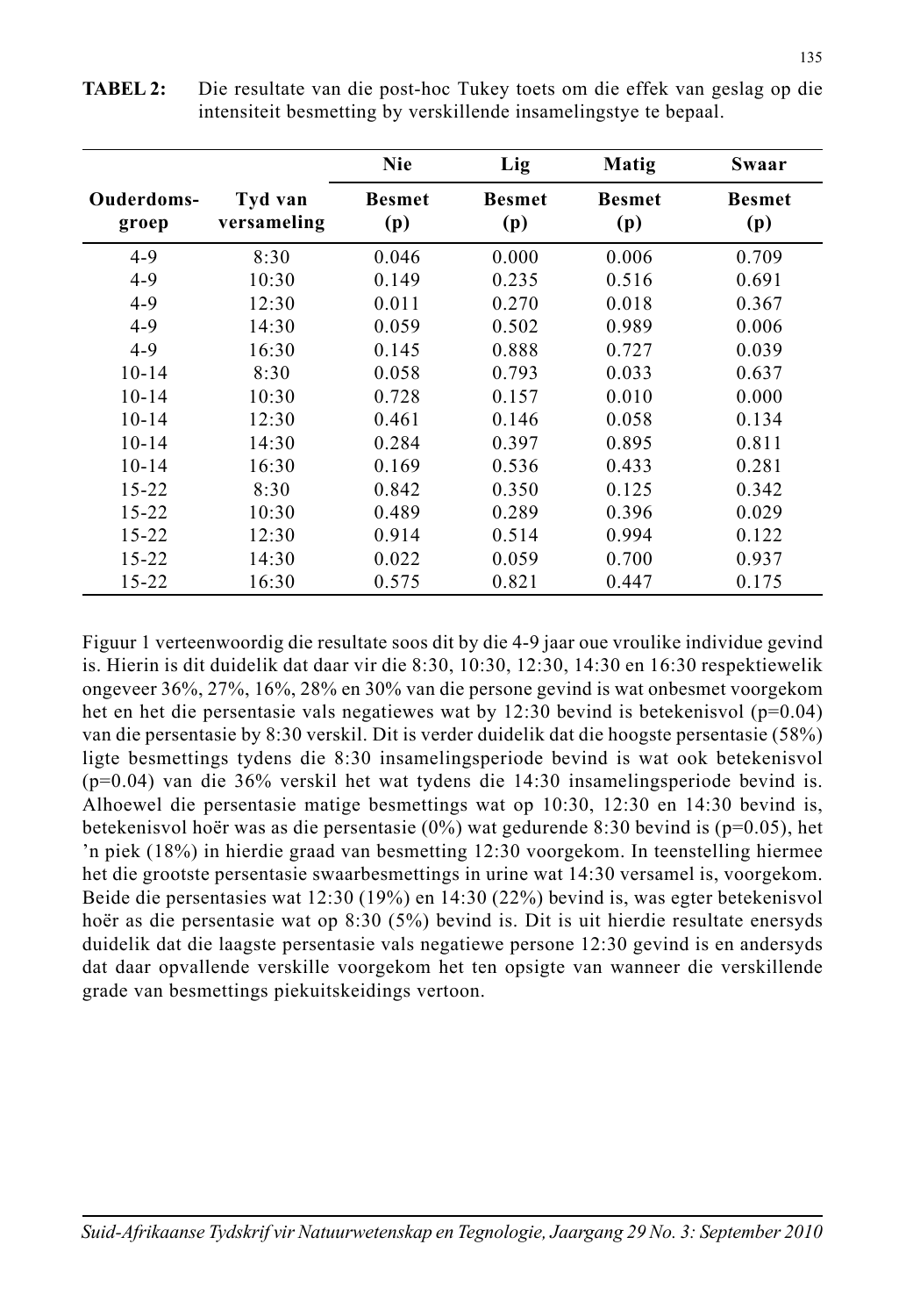

*Figuur 1: Die persentasie voorkoms van die verskillende besmettingskategorieë by verskillende tye van insameling in vroulike individue in die 4-9 jaar ouderdomsgroep.* 

Wat die manlike individue in die 4-9 jaar ouderdomsgroep betref (Fig. 2) het die hoogste persentasie (55%) vals negatiewe gevalle, soos in die geval van vroulike individue in hierdie ouderdomsgroep ook om 8:30 voorgekom. Geen betekenisvolle verskille het in die persentasiebesmettings wat by die vals negatiewe gevalle, die ligte of matige besmettings gevind is,voorgekom, indien die waardes onderling ten opsigte van die tyd van insameling, vergelyk word nie. Wat swaar besmettings betref, was die persentasie wat om 12:30 bevind is betekenisvol hoër (p<0.04) as die persentasie wat om 16:30 gevind is. Indien die gemiddelde persentasie vir elke graad van besmetting vir al die insamelingsperiodes vir beide geslagte bereken word, is dit opvallend dat bykans twee keer soveel vroulike individue (13.4%) swaar besmettings in vergelyking met manlike individue (7,8%) getoon het, terwyl 27,4% vroulike individue teenoor die 43,2% manlike individue vals negatief was. Deur toepassing van die "post hoc Tukey" toets om die effek van geslag op die intensiteit van besmetting soos gevind op die verskillende tye aan te toon, is bevind dat daar met die 8:30 urieninsameling betekenisvol meer manlike as vroulike persone was wat nie besmettings getoon het nie (p=0.046), terwyl daar egter betekenisvol meer vroulike persone met ligte  $(p=0.000)$  en matige  $(p=0.006)$  besmettings op hierdie tyd was. Met die 10:30 insameling is geen betekenisvolle verskil tussen die twee geslagte aangetoon nie, terwyl daar by die 12:30 insameling meer vroulike persone met matige infeksies  $(p=0.018)$  was maar meer manlike persone wat nie besmettings getoon het nie  $(p=0.011)$ . Met die 14:30 en 16:30 insameling was die aantal vroulike individue met swaar besmettings betekenisvol meer met p-waardes van onderskeidelik 0.006 en 0.039.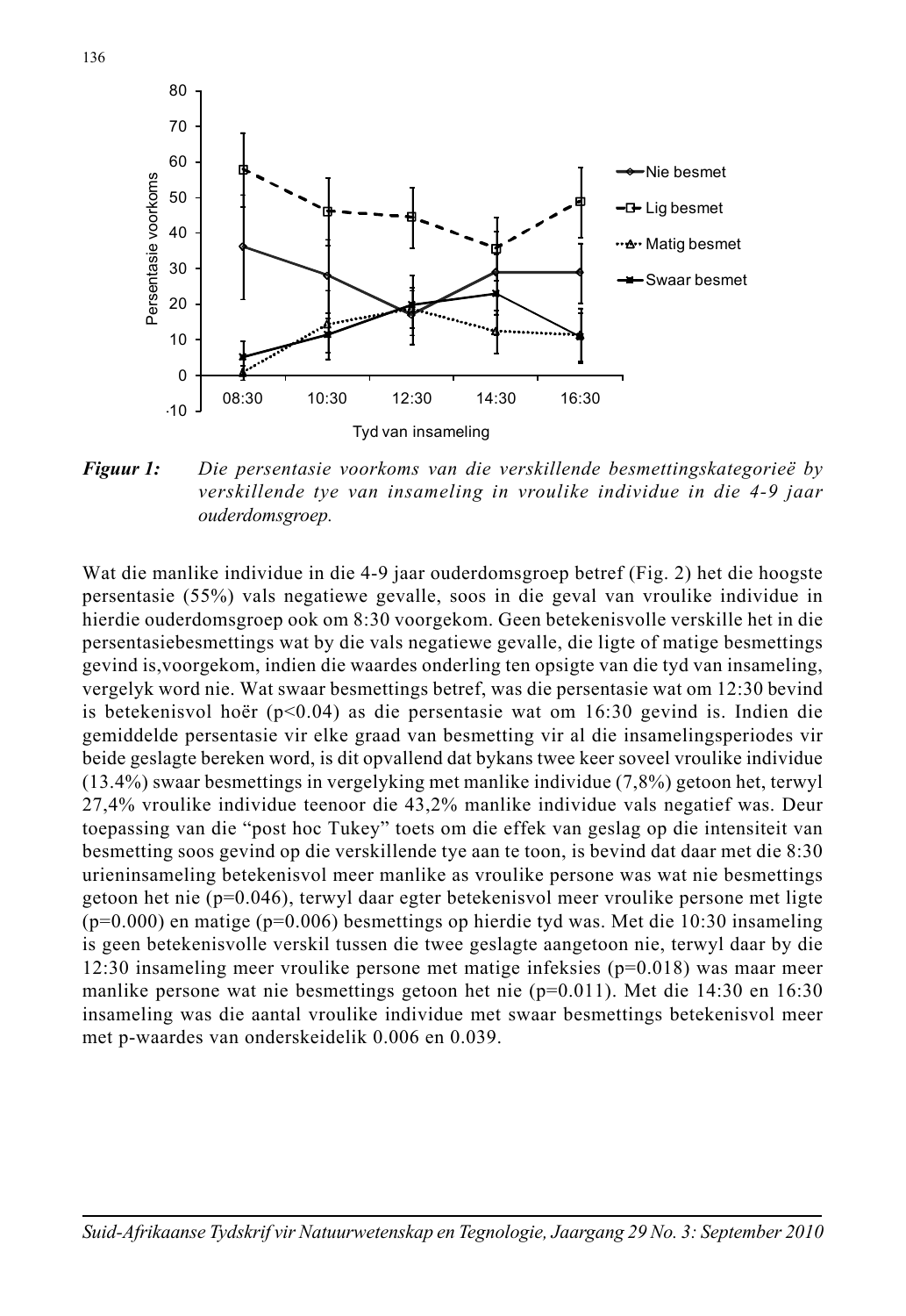

*Figuur 2: Die persentasievoorkoms van die verskillende besmettingskategorieë by verskillende tye van insameling in manlike individue in die 4-9 jaar ouderdomsgroep*

In Figuur 3 wat die eier-ekskresiepatrone van die vroulike individue in die 10-14 jaar ouderdomsgroep verteenwoordig, is dit duidelik dat die meeste vals negatiewe persone (40%) om 8:30 en die minste om 10:30 (14%) gevind is. Teen 16:30 het die aantal vals negatiewe gevalle tot 36% toegeneem. Beide die vals negatiewe persentasies wat by 10:30 en 12:30 (15%) bevind is, was betekenisvol laer as die persentasie tydens 8:30. Wat die ligte besmettings betref, is 'n piek in voorkoms (48%) in die urienmonsters wat 10:30 ingesamel is, bevind wat hierna konstant tot 30% tydens die 16:30 opname afgeneem het. Geen betekenisvolle verskille het egter tussen die onderskeie waardes wat by die verskillende insameltye tussen 48% en 30% gevarieer het, voorgekom nie. Dit is verder in Figuur 3 duidelik dat die persentasie matige besmettings 'n piek (34%) tydens die 10:30 opname getoon het terwyl die waardes by 10:30, 12:30 (21%) en 14:30 (21.5%) almal betekenisvol van die waarde by 8:30 (10%) verskil het. Geen betekenisvolle verskil het tussen die waarde wat by 16:30 (12%) bevind is en dié wat by 8:30 bevind is, voorgekom nie. Wat die swaar besmettings betref, het beide die waardes by 8:30 (5%) en 10:30 (3%) betekenisvol van die waardes by 12:30,14:30 en 16:30 verskil. 'n Piek in die persentasie-voorkoms wat die swaar besmettings betref (25%) het egter om 14:30 voorgekom. Die duidelike toename in die gemiddelde persentasie matige besmettings (19,7%) by laasgenoemde groep, in vergelyking met beide die manlike en vroulike individue in die 4-9 jaar ouderdomsgroep wat onderskeidelik 9.4% en 10,2% was, is opvallend.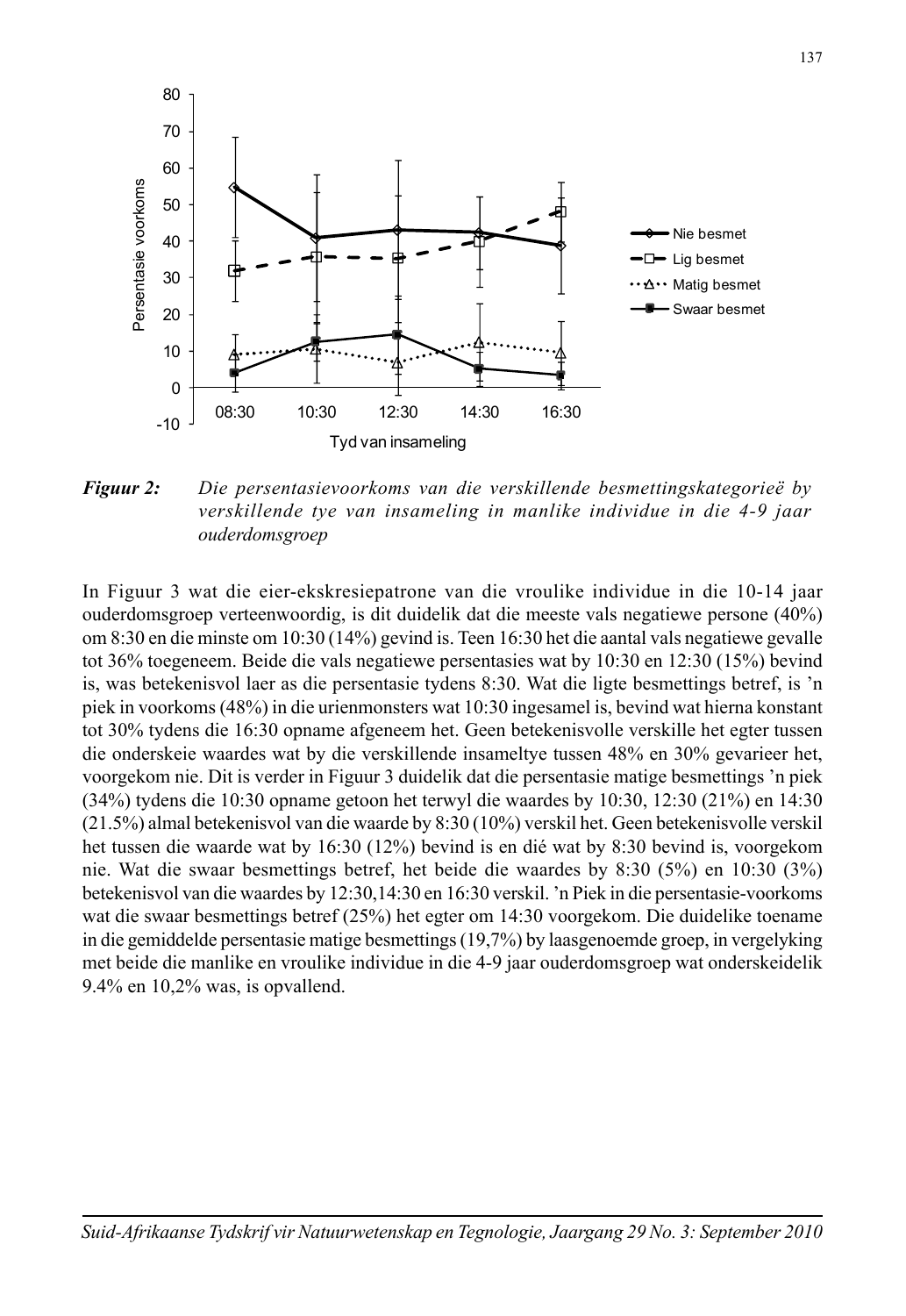

*Figuur 3: Die persentasievoorkoms van die verskillende besmettingskategorieë by verskillende tye van insameling in vroulike individue ouderdom 10-14.*

Wat die ekskresiepatrone by die manlike individue in die 10-14 jaar ouderdomsgroep (Fig. 4) betref, is die meeste vals negatiewe gevalle (30%) weereens om 8:30 bevind. Hierdie waarde het egter nie met enige van ander waardes in hierdie kategorie betekenisvol verskil nie. Die minste vals negatiewe gevalle (11%) is om12:30 bevind. Alhoewel die persentasie ligte besmettings met die 8:30 insameling 46% was en dit tot 32% met die 12:30 insameling afgeneem het, is geen betekenisvolle verskille tussen die onderskeie waardes in hierdie kategorie bevind nie. Die piek in eier-ekskresie (30%) wat 12:30 by matige infeksies bevind is, het net betekenisvol ( $p<0.05$ ) van die 13% wat 16:30 gevind is, verskil. Wat die swaar besmettings betref, het dit van 3% by 8:30 tot 24% by 10:30 toegeneem en daarna geleidelik tot 28% by 16:30 gestyg. Die waardes soos by 10:30 tot 16:30 verkry, het almal betekenisvol van die waarde wat by 8:30 verkry is, verskil. Dit is verder opvallend dat die gemiddelde persentasie vals negatiewe persone in die geval net 18% was terwyl die matige besmettings 21.5% en die swaar besmettings 21.6% was. Die resultate om die effek van geslag op intensiteit van besmetting by hierdie ouderdomsgroep uit te lig, het getoon dat daar met die 8:30 insameling betekenisvol meer manlike as vroulike individue matig besmet was  $(p=0.033)$ , terwyl daar met die 10:30 insameling betekenisvol meer vroulike individue matig besmet was  $(p=0.010)$  maar weer meer manlike persone swaar besmet (p=0.000). Geen betekenisvolle verskille het tydens enige van die ander insamelingsperiodes tussen manlike en vroulike individue voorgekom nie.

 Wat die vroulike en manlike individue in die 15-22 jaar ouderdomsgroep betref (Fig 5), is dit duidelik dat daar onderskeidelik gemiddeld 51,4% en 47,2% vals negatiewe gevalle aangetoon is. Geen betekenisvolle verskille kon by beide groepe tussen die waardes wat op die verskillende tye verkry is, aangetoon word nie. 'n Soortgelyke bevinding is gemaak ten opsigte van die ligte besmettings waar die gemiddelde waardes vir die vroulike en manlike individue respektiewelik 33,6% en 41,8% was asook die matige besmetting by die vroulike individue waar die gemiddelde waarde 7% was.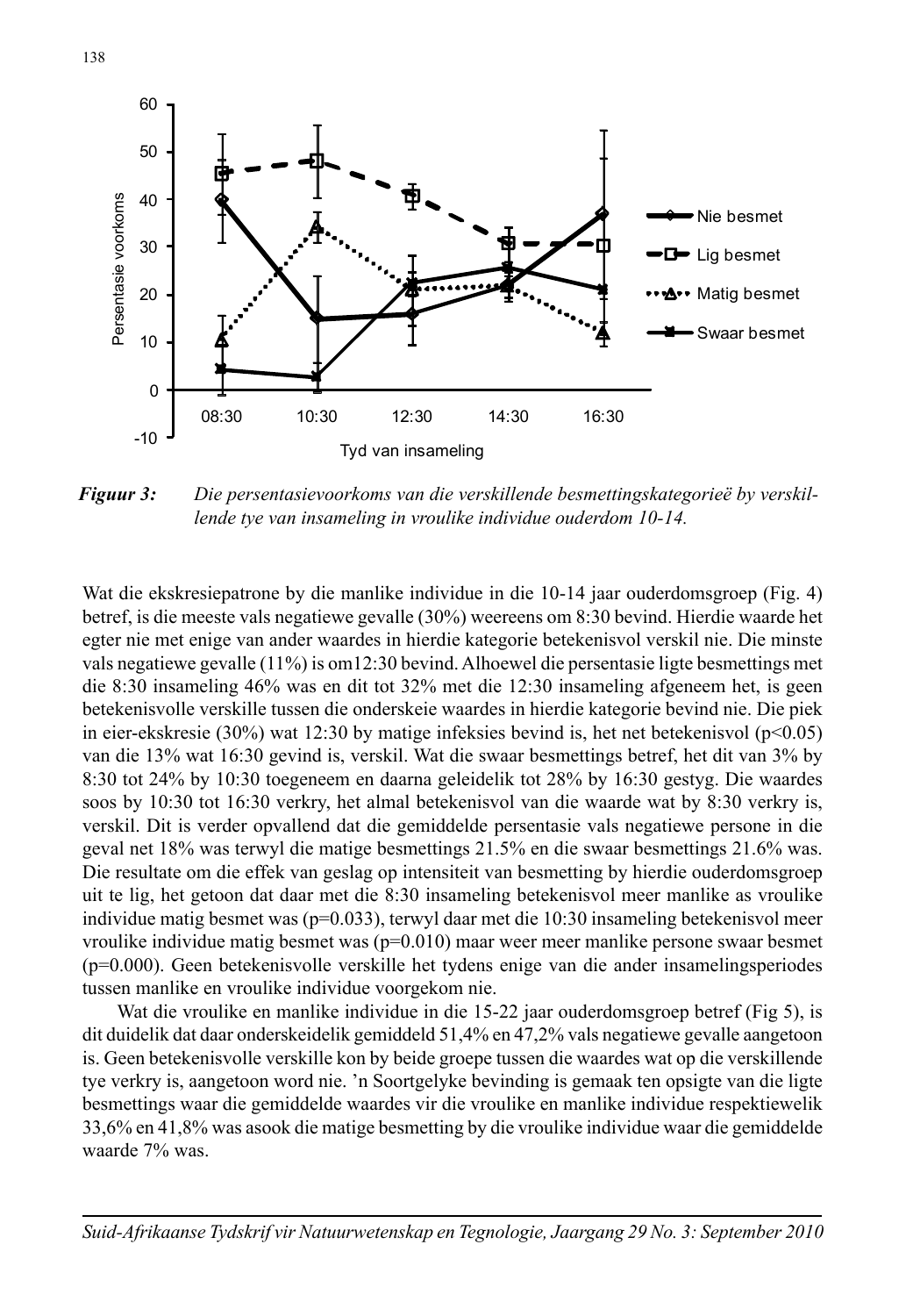

*Figuur 4: Die persentasievoorkoms van die verskillende besmettingskategorieë by verskillende tye van insameling in manlike individue in die10-14 jaar ouderdomsgroep.*



*Figuur 5: Die persentasievoorkoms van die verskillende besmettingskategorieë by verskillende tye van insameling in vroulike individue in die 15-22 jaar ouderdomsgroep*

By die manlike persone in hierdie ouderdomsgroep (Fig 6) is 'n geringe piek in eier-ekskresie by die matige kategorie met die 16:30 opname bevind en het net hierdie waarde betekenisvol van die 1% wat op 8:30 bevind is, verskil. Die "post-hoc Tukey" toetsresultate het in die geval van die 15-22 jaar ouderdomsgroep aangetoon dat met die 8:30, 12:30 en 16:30 opnames geen verskille tussen die twee geslagte bevind is nie. Met die 10:30 insameling was daar egter betekenisvol meer vroulike individue swaar besmet terwyl daar met die 14:30 insameling betekenisvol meer vroulike individue vals negatiewe besmettings getoon het.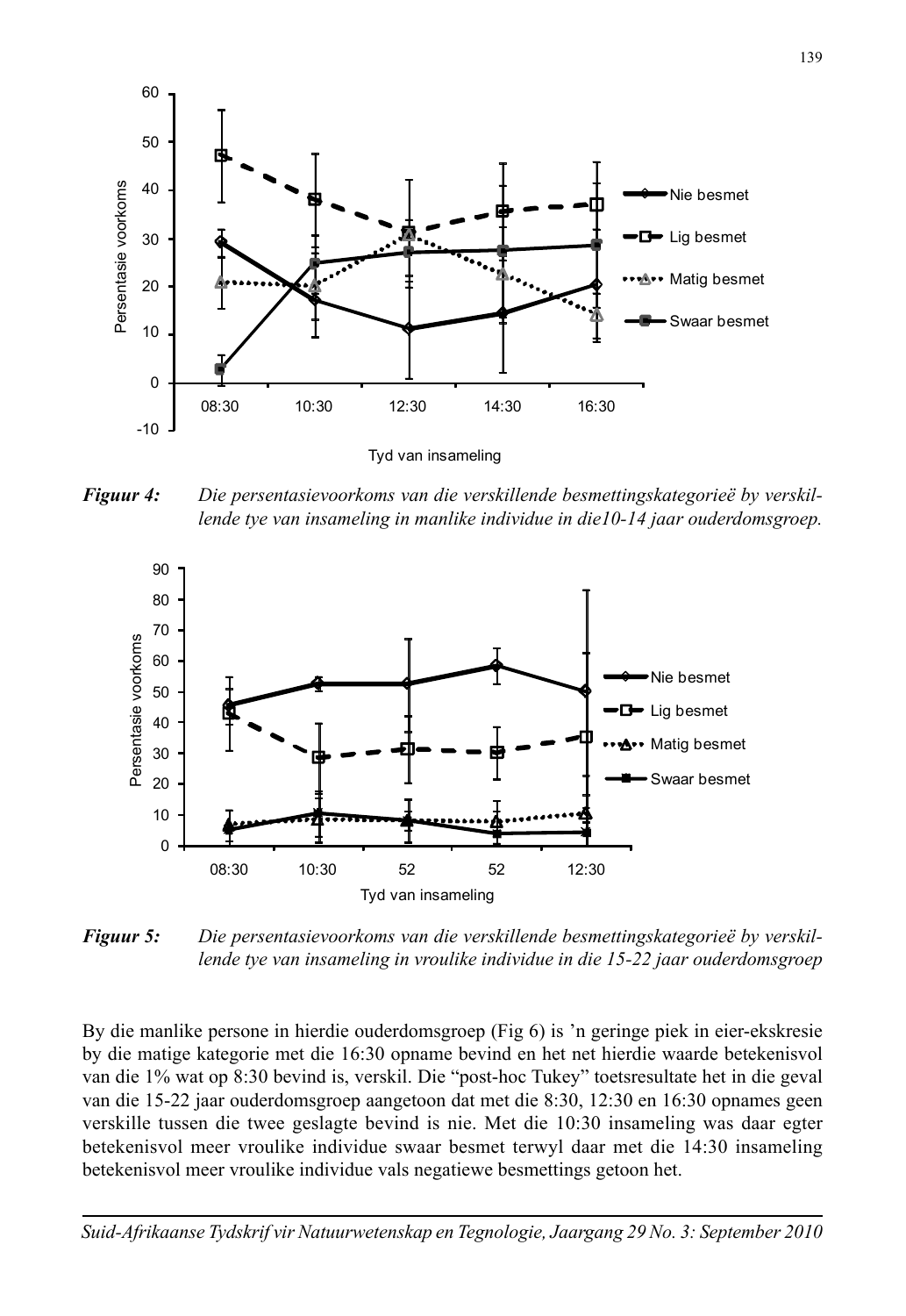

*Figuur 6: Die persentasievoorkoms van die verskillende besmettingskategorieë by verskillende tye van insameling in manlike individue in die 15-22 jaar ouderdomsgroep*

In Tabel 3 en Figuur 7 word resultate van die effek van ouderdom op intensiteit van besmetting weergegee. Hierin is dit duidelik dat ouderdom geen betekenisvolle effek op ligte besmettings gehad het nie (p=0.32). Betekenisvol meer persone in die15-22 jaar ouderdomsgroep as die 4-9 en 10-14 jaar ouderdomsgroep was vals negatief (p<0.05), terwyl geen verskil tussen die 4-9 en 10-14 jaar ouderdomsgroep voorgekom het nie (p=0.13). Geen betekenisvolle verskil het by die verskillende ouderdomsgroepe voorgekom toe die ligte besmettings vergelyk is nie. Wat die matige infeksies betref, is daar betekenisvol meer persone in die10-14 jaar ouderdomsgroep as in die 4-9 en 15-22 jaar ouderdomsgroep bevind (p<0.05). Die 4-9 en 15-22 jaar ouderdomsgroepe het egter nie ten opsigte van hierdie graad van besmetting van mekaar verskil nie (p=0.38). Wat swaar besmettings betref, was daar by die 10-14 jaar ouderdomsgroep betekenisvol meer (p=0.008) as by die 15-22 jaar ouderdomsgroep. Hierdie twee ouderdomsgroepe het egter nie betekenisvol van die 4-9 jaar ouderdomsgroep verskil nie.

| Graad van infeksie | $\mathbf{R}^2$ |       |       |
|--------------------|----------------|-------|-------|
| Nie besmet         | 0.16           | 10.70 | 0.000 |
| Lig besmet         | 0.02           | 1.13  | 0.32  |
| Matig besmet       | 0.15           | 10.26 | 0.000 |
| Swaar besmet       | 0.07           | 4.65  | 0.01  |

**TABEL 3:** 'n Statistiese ondersoek na die invloed van ouderdom op die intensiteit van infeksie.

R2 : Passing van lineêre regressie

F: Gelykwaardigheid van variansie

P: Vlak van statistiese betekenis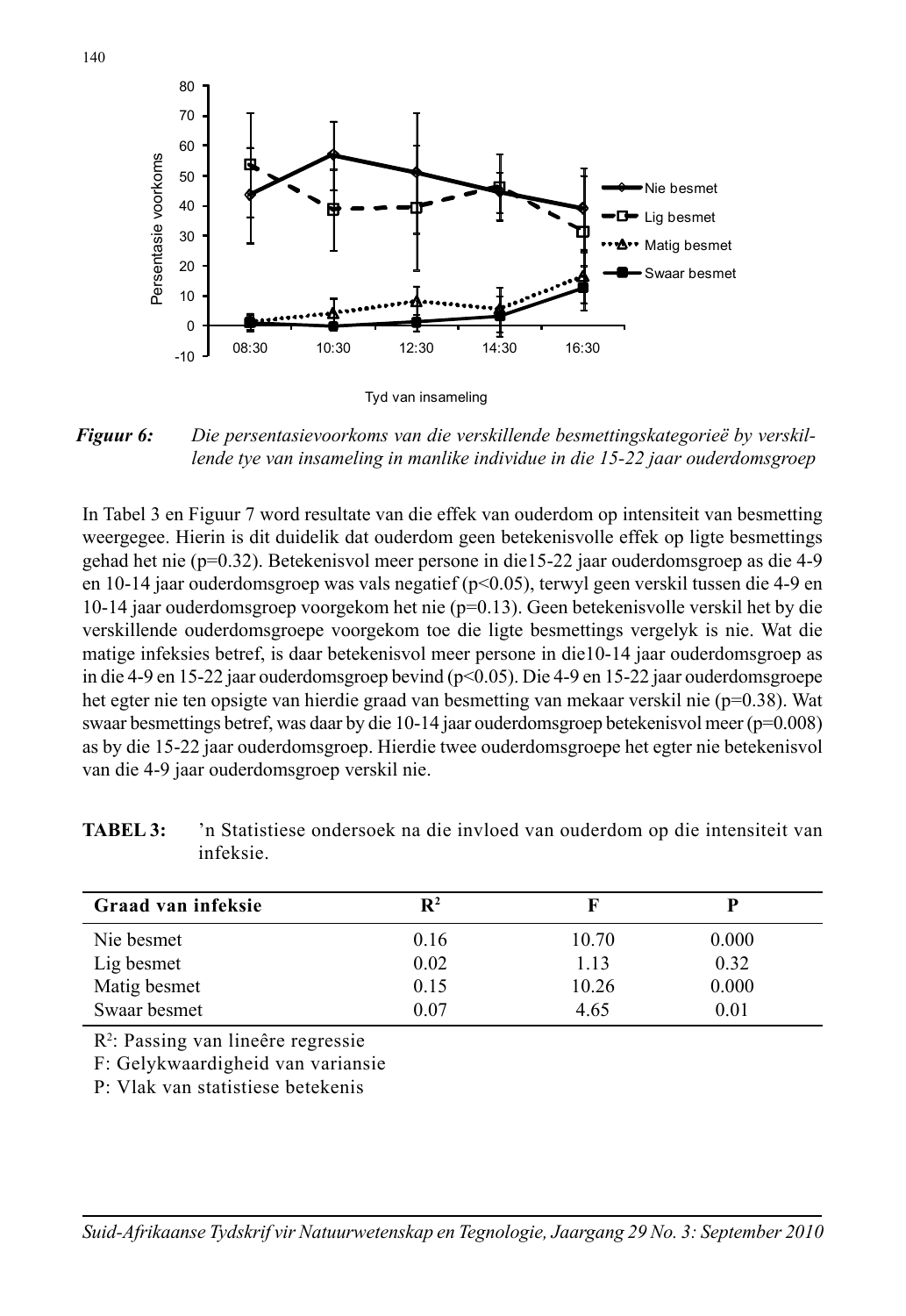

*Figuur 7: Die invloed van ouderdom op die eiertelling in urienmonsters.* 

### **BESPREKING**

Die gebruik van parasitologiese metodes om skistosoombesmettings by mense op te spoor, is steeds die mees aanvaarbare alternatief in grootskaalse epidemiologiese studies. Deur gebruik te maak van eiervrystelling word waardevolle inligting aangaande ouderdomspesifieke prevalensie, die intensiteit van besmetting in 'n bepaalde gebied,<sup>13</sup> die algemene geografiese verspreiding van die parasiet, transmissie daarvan na mense, die morbiditeit wat gepaard gaan met besmetting**,** 9 sowel as van hoe intervensiemaatreëls, indien nodig, toegepas behoort te word, verkry. Dit is derhalwe van groot belang dat hierdie metodes sodanig aangewend moet word dat dit sover moontlik betroubare afleidings ten opsigte van bogenoemde aspekte moontlik maak. In die huidige ondersoek is urienmonsters van skistosoombesmette individue elke twee ure vanaf 8:30 soggens tot 16:30 namiddag vir verskeie agtereenvolgende dae ingesamel om sover moontlik meer inligting aangaande die optimum tyd vir eier-ekskresie by die verskillende intensiteitsgroepe, soos gevind by die verskillende ouderdoms- en geslagsgroepe, te bekom. Alhoewel die resultate heelwat variasie getoon het, het daar ook bepaalde konstante tendense tot uiting gekom. Ten spyte van die feit dat net skistosoompositiewe individue by die studie betrek is, en verskeie urienmonsters oor vier tot ses dae by elk van die individue geneem is, was daar by elk van die ouderdoms- en geslagsgroepe met elke insamelingstyd, enersyds persone wat nie eiers in die urine getoon het nie en andersyds persone waarvan die intensiteit van eierekskresie gewissel het – 'n bevinding wat onder andere met McCullough en Bradley<sup>5</sup> gedeel word. Die gevolg hiervan mag wees dat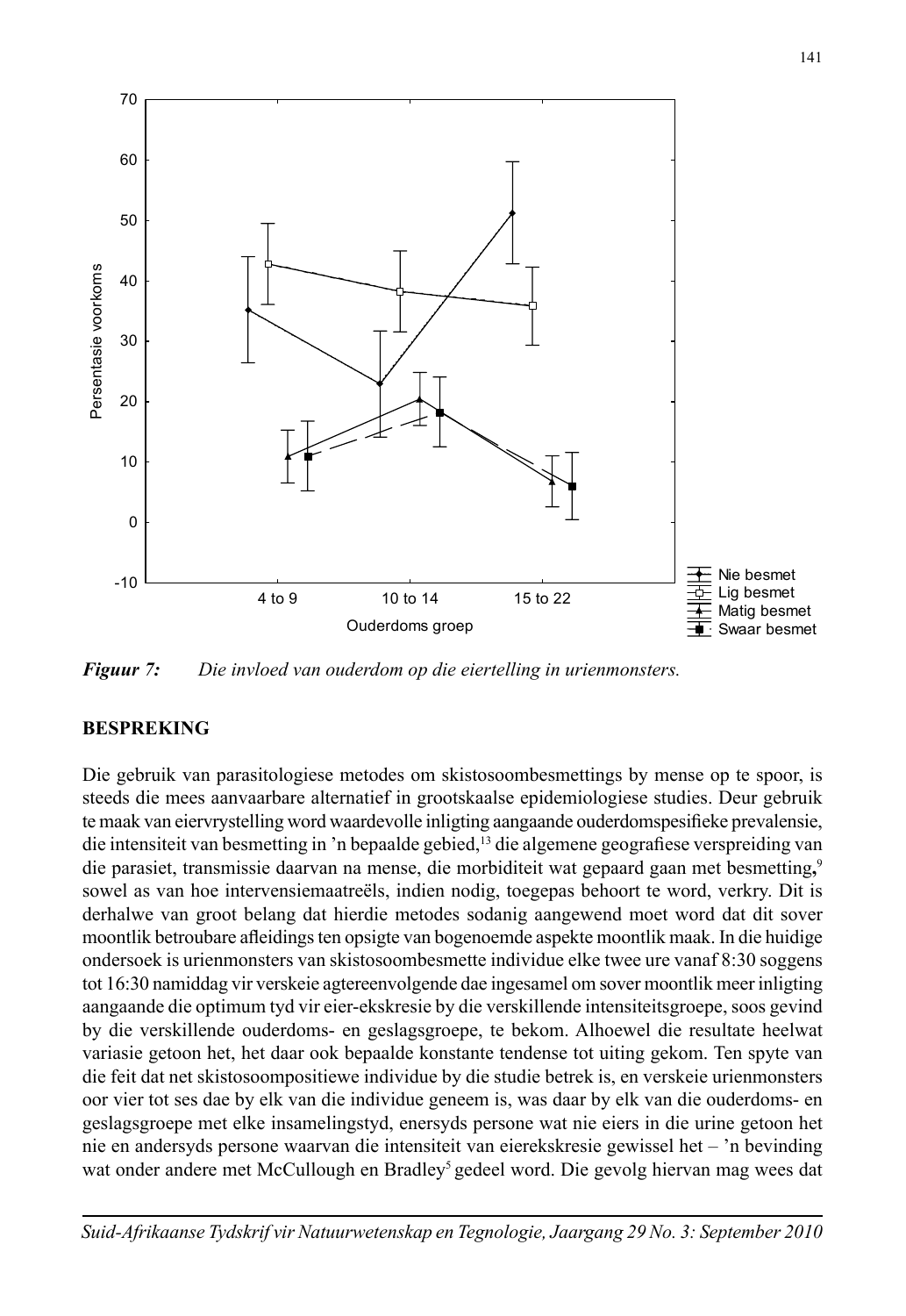prevalensie-afl eidings wat op 'n enkele urienmonster gebaseer word, grootliks onderskat kan word wat weer nadelige gevolge vir massa chemoterapieprogramme mag inhou. Die afleiding dat 'n persoon as negatief beskou word indien daar met drie urienmonsters op drie agtereenvolgende dae nie eiers gevind is nie moet met omsigtigheid gemaak word veral as daar skistosoomspesifieke patologie waargeneem word en dit in so 'n geval sonder meer aan 'n ander oorsaak as skistosomose toegeskryf word. Dit het verder aan die lig gekom dat daar variasie tussen die verskillende geslagte en ouderdomsgroepe waarneembaar was, ten opsigte van die tyd wat die minste vals negatiewe individue voorgekom het. So byvoorbeeld was dit by die vroulike individue in die 4-9 en 10-14 jaar ouderdomsgroepe respektiewelik 12:30 en 10:30 tot 12:30. By die oorblywende groepe kon daar statisties geen bepaalde tyd aangetoon word nie. Indien die persentasiebesmettings vir al die intensiteitskatogorieë per tyd van insameling vir elke ouderdoms- en geslagsgroep, soos weergegee in Figure 1-6, bereken word, is dit duidelik dat urine by beide die geslagte in die 4-9 en 10-14 jaar ouderdomsgroepe enige tyd vanaf 10:30 vir epidemiologiese ondersoeke ingesamel kan word, terwyl urieninsameling in die geval van die 15-22 jaar ouderdomsgroepe reeds om 8:30 kan begin.

 Wat die prevalensie van die verskillende intensiteitskatogorieë betref, is dit duidelik dat daar statisties ondersteunde pieke by die vroulike individue in die 4-9 jaar ouderdomsgroep by matige infeksies tussen 10:30 en 14:30 voorgekom het en by swaar infeksies tussen 12:30 en 14:30. Geen sodanige pieke het by die manlike individue in hierdie ouderdomsgroep voorgekom nie. Wat die 10-14 jaar ouderdomsgroep betref, is 'n piek in matige infeksies tussen 10:30 en 14:30 gevind terwyl 'n piek in swaar infeksies tussen 12:30 en 16:30 aangetoon is. By die manlike individue kon daar net by die swaar infeksies 'n piek aangetoon word en wel tussen 10:30 en 16:30. Wat die 15-22 jaar ouderdomsgroep betref, is daar by die vroulike individue geen pieke in enige van die kategorieë aangetoon nie terwyl daar by die manlike individue net in die swaar kategorie 'n piek tussen 14:30 en 16:30 gevind is. Dit is uit hierdie resultate opvallend dat weens die groot variasie, piekprevalensies net by die matige en swaar kategorieë aangetoon kon word, terwyl swaar besmettings veral later in die dag voorgekom het.

 Die bevinding dat daar betekenisvol meer vals negatiewe individue in die 15-22 jaar ouderdomsgroep voorgekom het, was te wagte aangesien die intensiteit sowel as prevalensie van besmetting met 'n toename in ouderdom afneem.7 Hierdie verskynsel is waarskynlik toe te skryf aan mindere kontak met skistosoombesmette water sowel as aan die moontlikheid van konkomitante immuniteit wat impliseer dat besmette mense immuniteit teen herinfeksies opbou en dat hierdie immuniteit met ouderdom toeneem.16 Die feit dat daar betekenisvol meer individue in die 10-14 jaar ouderdomsgroep teenwoordig was wat matige en swaar infeksies getoon het, was ook te wagte gesien in die lig van die feit dat dit die ouderdomsgroep is wat vanweë hulle waterkontakpatrone die groep is wat die hoogste risiko inhou om besmet te raak.

 Dit is dus uit hierdie studie duidelik dat vanweë die teenwoordigheid van vals negatiewe persone, ongeag die getal urienmonsters wat ingesamel word, parasitologiese metodes waarskynlik minder geskik is om alle positiewe persone in epidemiologiese ondersoeke te identifiseer. Dit het verder aan die lig gekom dat daar nie sonder meer aanvaar kan word dat urieninsameling tussen 12:00 en 14:00 noodwendig die akkuraatste prevalensiebepalings sal weergee nie, veral nie indien die prevalensies in verskillende intensiteitskatogorieë ondersoek word nie. Hierdie afl eiding word ondersteun deur die bevinding dat die persentasie ligte besmettings by al die ouderdoms- en beide geslagsgroepe tydens enige van die insamelingsperiodes betekenisvol meer was as enige van die ander periodes en dat medium en swaar besmettings hoofsaaklik na die